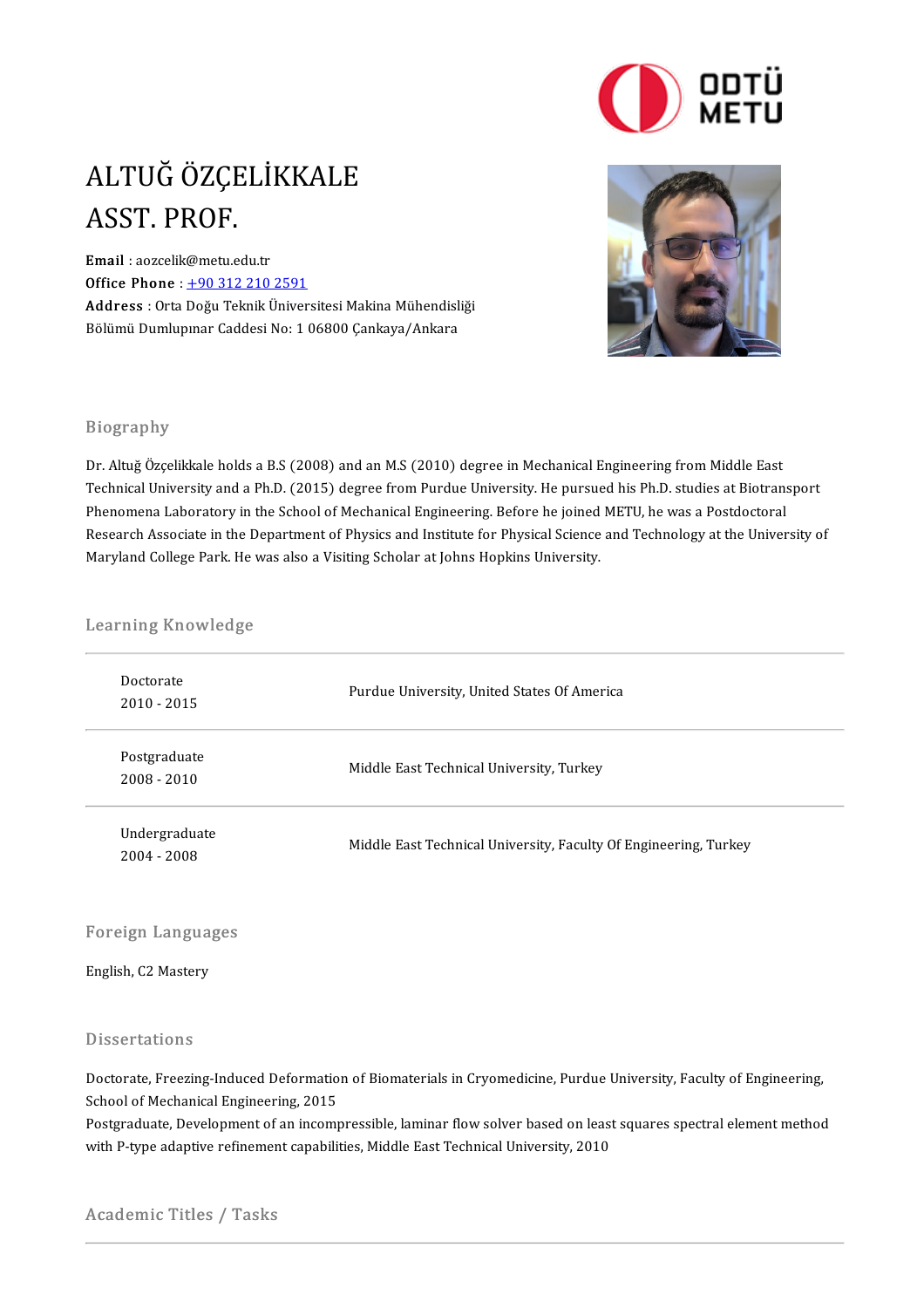| Assistant Professor               | Middle East Technical University, Faculty Of Engineering, Department Of     |
|-----------------------------------|-----------------------------------------------------------------------------|
| 2020 - Continues                  | <b>Mechanical Engineering</b>                                               |
| Researcher                        | University of Maryland, College Park, Institute for Physical Science and    |
| 2017 - 2019                       | Technology, Department of Physics                                           |
| Researcher                        | Johns Hopkins University, School of Engineering, Department of Mechanical   |
| 2016 - 2017                       | Engineering                                                                 |
| Researcher<br>2015 - 2016         | Purdue University, College of Engineering, School of Mechanical Engineering |
| Research Assistant<br>2010 - 2015 | Purdue University, College of Engineering, School of Mechanical Engineering |

Scholarships

Ross Graduate Fellowship, University, 2010 - 2011 National Scholarship for M.S. Students, TUBITAK, 2008 - 2010

Articles Published in Journals That Entered SCI, SSCI and AHCI Indexes

nticles Published in Journals That Entered SCI, SSCI and AHCI Indexes<br>1. Cytotoxic T Lymphocyte Activation Signals Modulate Cytoskeletal Dynamics and Mechanical Force<br>Coneration Generation<br>Generation<br>Bethni A. Oze Cytotoxic T Lymphocyte Activation Signals Modulate Cytoskeletal Dynamics<br>Generation<br>Pathni A., Ozcelikkale A., Rey-Suarez I., Li L., Davis S., Rogers N., Xiao Z., Upadhyaya A.<br>ERONTIERS IN IMAUNOLOCY, vel 12, 2022 (Jawnal

Generation<br>Pathni A., Ozcelikkale A., Rey-Suarez I., Li L., Davis S., Rogers N., Xiao 2<br>FRONTIERS IN IMMUNOLOGY, vol.13, 2022 (Journal Indexed in SCI)<br>An engineered penerastis senser model with intre tumeral h Pathni A., Ozcelikkale A., Rey-Suarez I., Li L., Davis S., Rogers N., Xiao Z., Upadhyaya A.<br>FRONTIERS IN IMMUNOLOGY, vol.13, 2022 (Journal Indexed in SCI)<br>2. An engineered pancreatic cancer model with intra-tumoral heterog

- FRONTIERS IN IMMUNOLOGY, vol.13, 2022 (Journal Indexed in SCI)<br>An engineered pancreatic cancer model with intra-tumoral<br>Moon H., Ozcelikkale A., Yang Y., Elzey B. D. , Konieczny S. F. , Han B.<br>LAB ON A CHIB vol.20, no.20, An engineered pancreatic cancer model with intra-tumoral heterog<br>Moon H., Ozcelikkale A., Yang Y., Elzey B. D. , Konieczny S. F. , Han B.<br>LAB ON A CHIP, vol.20, no.20, pp.3720-3732, 2020 (Journal Indexed in SCI)<br>Differenti 3. Moon H., Ozcelikkale A., Yang Y., Elzey B. D. , Konieczny S. F. , Han B.<br>LAB ON A CHIP, vol.20, no.20, pp.3720-3732, 2020 (Journal Indexed in SCI)<br>3. Differential response to doxorubicin in breast cancer subtypes simula
- LAB ON<br>Differe<br>model<br>Ozselik Differential response to doxorubicin in breast cancer subtypes simulated by a microfl<br>model<br>Ozcelikkale A., Shin K., Noe-Kim V., Elzey B. D. , Dong Z., Zhang J., Kim K., Kwon I. C. , Park K., Han B.<br>JOUPMAL OF CONTROLLED B

model<br>Ozcelikkale A., Shin K., Noe-Kim V., Elzey B. D. , Dong Z., Zhang J., Kim K., Kwon I. C. , Park K.<br>JOURNAL OF CONTROLLED RELEASE, vol.266, pp.129-139, 2017 (Journal Indexed in SCI)<br>Effects of dynamic matrix remodelli

JOURNAL OF CONTROLLED RELEASE, vol.266, pp.129-139, 2017 (Journal Indexed in SCI)<br>4. Effects of dynamic matrix remodelling on en masse migration of fibroblasts on collagen matrices Ozcelikkale A., Dutton J. C., Grinnell F., Han B. Effects of dynamic matrix remodelling on en masse migration of fibroblasts on col<br>Ozcelikkale A., Dutton J. C. , Grinnell F., Han B.<br>JOURNAL OF THE ROYAL SOCIETY INTERFACE, vol.14, no.135, 2017 (Journal Indexed in SCI)<br>In

5. Ozcelikkale A., Dutton J. C. , Grinnell F., Han B.<br>JOURNAL OF THE ROYAL SOCIETY INTERFACE, vol.14, no.135, 2017 (Journal Indexed in SCI)<br>5. In vitro microfluidic models of tumor microenvironment to screen transport of d **JOURNAL OF TH**<br>In vitro micro<br>nanoparticles<br>Orgelikkale A M I<mark>n vitro microfluidic models of tumo</mark><br>nanoparticles<br>Ozcelikkale A., Moon H., Linnes M., Han B.<br>WILEV INTERDISCIPLINARY REVIEWS N nanoparticles<br>Ozcelikkale A., Moon H., Linnes M., Han B.<br>WILEY INTERDISCIPLINARY REVIEWS-NANOMEDICINE AND NANOBIOTECHNOLOGY, vol.9, no.5, 2017 (Journal

Indexed in SCI)

- 6. Enzyme-InducedMatrix Softening Regulates Hepatocarcinoma Cancer Cel Phenotypes Indexed in SCI)<br><mark>Enzyme-Induced Matrix Softening Regulates Hepatocarcinoma Cancer Cell Phenotypes</mark><br>Liang Y., Clay N. E. , Sullivan K. M. , Leong J., Ozcelikkale A., Rich M. H. , Lee M. K. , Lai M., Jeon H., Han B., et al.<br> Enzyme-Induced Matrix Softening Regulates Hepatocarcinoma Cance<br>Liang Y., Clay N. E. , Sullivan K. M. , Leong J., Ozcelikkale A., Rich M. H. , Lee M. K<br>MACROMOLECULAR BIOSCIENCE, vol.17, no.9, 2017 (Journal Indexed in SCI) Liang Y., Clay N. E. , Sullivan K. M. , Leong J., Ozcelikkale A., Rich M. H. , Lee M. K. , Lai M., Jeon H., Han B., et al.<br>MACROMOLECULAR BIOSCIENCE, vol.17, no.9, 2017 (Journal Indexed in SCI)<br>7. Subcellular domain-depend
- MACROMOLECULAR<br>Subcellular domain<br>cytokine signaling<br>Wan O ThuaNhi Twu Subcellular domain-dependent molecular hierarchy of SFK and FAK in mechanotransd<br>cytokine signaling<br>Wan Q., ThucNhi TruongVo T. T. , Steele H. E. , Ozcelikkale A., Han B., Wang Y., Oh J., Yokota H., Na S.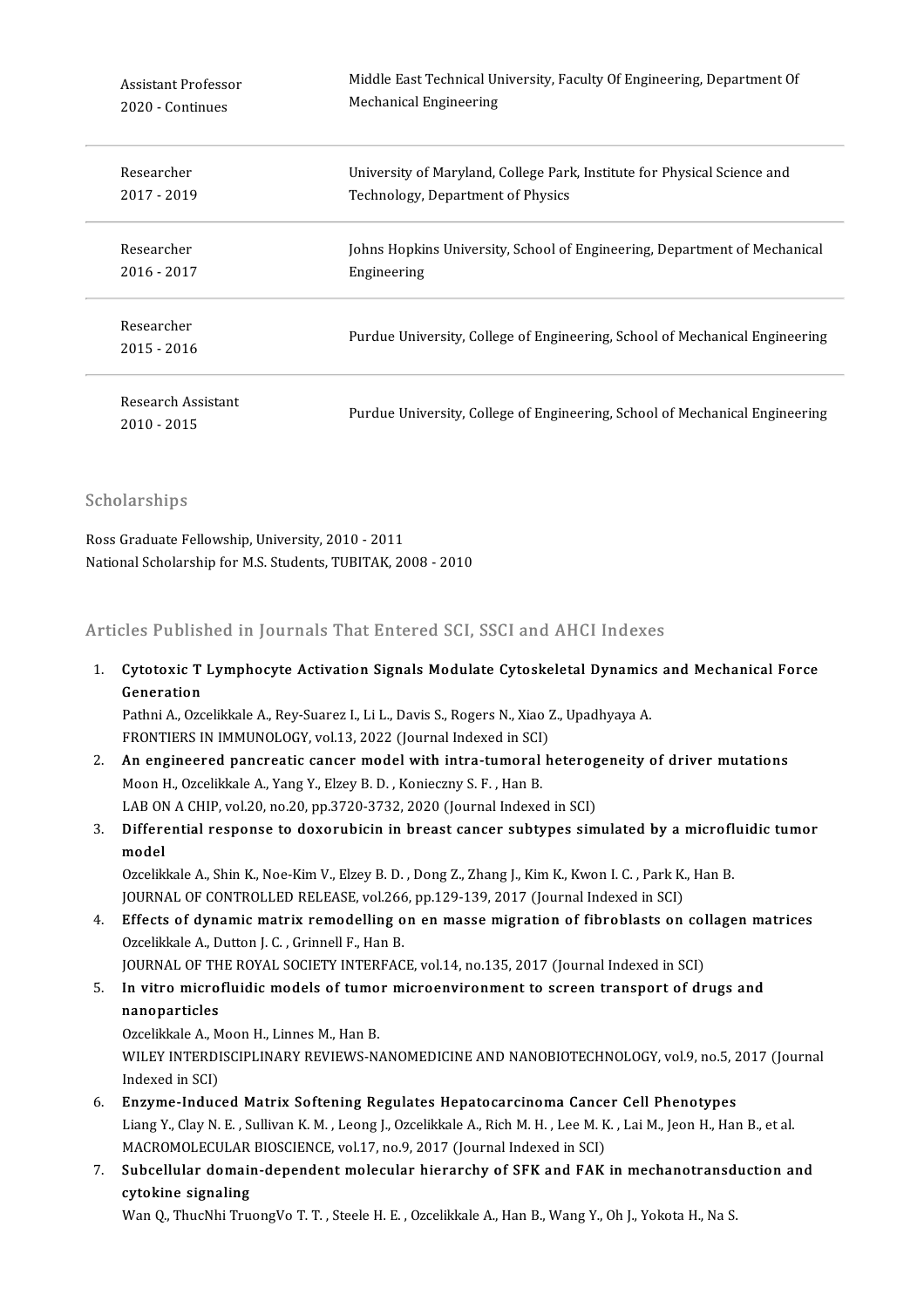- SCIENTIFIC REPORTS, vol.7, 2017 (Journal Indexed in SCI)<br>Medulation of Matriy Softness and Interatitiel Flow 8. SCIENTIFIC REPORTS, vol.7, 2017 (Journal Indexed in SCI)<br>8. Modulation of Matrix Softness and Interstitial Flow for 3D Cell Culture Using a Cell-<br>Misroenvirenment on a Chin System SCIENTIFIC REPORTS, vol.7, 2017 (Journal<br>Modulation of Matrix Softness and Int<br>Microenvironment-on-a-Chip System<br>Clay N. E., Ship K. Ozalikiple A. Lee M. K. Modulation of Matrix Softness and Interstitial Flow for 3D Cell Culture<br>Microenvironment-on-a-Chip System<br>Clay N. E. , Shin K., Ozcelikkale A., Lee M. K. , Rich M. H. , Kim D. H. , Han B., Kong H.<br>ACS BIOMATERIALS SCIENCE Microenvironment-on-a-Chip System<br>Clay N. E. , Shin K., Ozcelikkale A., Lee M. K. , Rich M. H. , Kim D. H. , Han B., Kong H.<br>ACS BIOMATERIALS SCIENCE & ENGINEERING, vol.2, no.11, pp.1968-1975, 2016 (Journal Indexed in SCI) Clay N. E., Shin K., Ozcelikkale A., Lee M. K., Rich M. H., Kim D. H., Han B., Kong H.<br>ACS BIOMATERIALS SCIENCE & ENGINEERING, vol.2, no.11, pp.1968-1975, 2016 (Journal Indexed in SCI)<br>Role of intracellular poroelasticity Ghosh S., Ozcelikkale A., Dutton J. C. , Han B.<br>JOURNAL OF THE ROYAL SOCIETY INTERFACE, vol.13, no.123, 2016 (Journal Indexed in SCI) Role of intracellular poroelasticity on freezing-induced deformation of cells in eng<br>Ghosh S., Ozcelikkale A., Dutton J. C. , Han B.<br>JOURNAL OF THE ROYAL SOCIETY INTERFACE, vol.13, no.123, 2016 (Journal Indexed in SCI)<br>DNA 10. DNA Walker-Regulated Cancer Cell Growth Inhibition LiF.,ChaT.,PanJ.,OzcelikkaleA.,HanB.,Choi J.H. DNA Walker-Regulated Cancer Cell Growth Inhibition<br>Li F., Cha T., Pan J., Ozcelikkale A., Han B., Choi J. H.<br>CHEMBIOCHEM, vol.17, no.12, pp.1138-1141, 2016 (Journal Indexed in SCI)<br>Thermal Destabilization of Collagon Matri 11. Thermal Destabilization of Collagen Matrix Hierarchical Structure by Freeze/Thaw<br>Ozcelikkale A., Han B. CHEMBIOCHEM, vol.1<br>Thermal Destabiliz<br>Ozcelikkale A., Han B.<br>BLOS ONE vol.11, no. Thermal Destabilization of Collagen Matrix Hier<br>Ozcelikkale A., Han B.<br>PLOS ONE, vol.11, no.1, 2016 (Journal Indexed in SCI)<br>Simulation of complex transport of perconentials 0zcelikkale A., Han B.<br>12. Simulation of complex transport of nanoparticles around a tumor using tumor-microenvironment-<br>2. Simulation of complex transport of nanoparticles around a tumor using tumor-microenvironment-PLOS ON<br>Simulati<br>on-chip<br><sup>Kurak B</sup> Simulation of complex transport of nanopa<br>on-chip<br>Kwak B., Ozcelikkale A., Shin C. S. , Park K., Han B.<br>JOUPMAL OF CONTROLLED BELEASE vol 104 ap on-chip<br>Kwak B., Ozcelikkale A., Shin C. S. , Park K., Han B.<br>JOURNAL OF CONTROLLED RELEASE, vol.194, pp.157-167, 2014 (Journal Indexed in SCI) Kwak B., Ozcelikkale A., Shin C. S. , Park K., Han B.<br>13. Role of Cells in Freezing-Induced Cell-Fluid-Matrix Interactions Within Engineered Tissues<br>5. Seauwight A. Ozcelikiale A. Dutton G. Han B. JOURNAL OF CONTROLLED RELEASE, vol.194<br>Role of Cells in Freezing-Induced Cell-F<br>Seawright A., Ozcelikkale A., Dutton C., Han B.<br>JOURNAL OF PIOMECHANICAL ENCINEERING JOURNAL OF BIOMECHANICAL ENGINEERING-TRANSACTIONS OF THE ASME, vol.135, no.9, 2013 (Journal Indexed<br>in SCI) Seawright A., Ozcelikkale A., Dutton C., Han B. 14. JOURNAL OF BIOMECHANICAL ENGINEERING-TRANSACTIONS OF THE ASME, vol.135, no.9, 2013 (Journal Ind<br>in SCI)<br>Thuirenment in SCI)<br>Multifaceted<br>Environment<br>Ozcelikkele A Multifa<mark>ceted Transport Cha</mark><br>Environment<br>Ozcelikkale A., Ghosh S., Han B.<br>MOLECULAR RHARMACEUTICS E<mark>nvironment</mark><br>Ozcelikkale A., Ghosh S., Han B.<br>MOLECULAR PHARMACEUTICS, vol.10, no.6, pp.2111-2126, 2013 (Journal Indexed in SCI) 0zcelikkale A., Ghosh S., Han B.<br>MOLECULAR PHARMACEUTICS, vol.10, no.6, pp.2111-2126, 2013 (Journal Indexed in SCI)<br>15. Least-squares spectral element solution of incompressible Navier-Stokes equations with adaptive<br>refina
- MOLECULAR<br>Least-squar<br>refinement<br>Ozselikkele A Least-squares spect<br>refinement<br>Ozcelikkale A., SERT C.<br>JOUPNAL OF COMPUT r**efinement**<br>Ozcelikkale A., SERT C.<br>JOURNAL OF COMPUTATIONAL PHYSICS, vol.231, no.9, pp.3755-3769, 2012 (Journal Indexed in SCI)
	-

## Articles Published in Other Journals

Ficles Published in Other Journals<br>1. Spatiotemporal characterization of extracellular matrix microstructures in engineered tissue: A<br>whole field anestressenis imaging annuaseb Spatiotemporal characterization of extracelly<br>whole-field spectroscopic imaging approach<br>Yu 7, ÖZCELİKKALEA, Kim V.L., Han P Spatiotemporal characterization of<br>whole-field spectroscopic imaging a<br>Xu Z., ÖZÇELİKKALE A., Kim Y. L. , Han B.<br>Journal of Nanatechnology in Engineerin whole-field spectroscopic imaging approach<br>Xu Z., ÖZÇELİKKALE A., Kim Y. L. , Han B.<br>Journal of Nanotechnology in Engineering and Medicine, vol.4, no.1, 2013 (Refereed Journals of Other Institutions)

## Refereed Congress / Symposium Publications in Proceedings

- Refereed Congress / Symposium Publications in Proceedings<br>1. Rapid Low-Cost Prototyping of Organ-on-Chip Platforms by 3D-Printed Microfluidics Nede dongress 7 by mpostam 1 disnet<br>Rapid Low-Cost Prototyping of Organ-on<br>Dedekargınoğlu B., Akalın A.A., Özçelikkale A. Rapid Low-Cost Prototyping of Organ-on-Chip Platforms by 3D-Printed Michael<br>Dedekargmoğlu B., Akalın A. A. , Özçelikkale A.<br>3rd Annual European Organ-on-Chip Society Meeting, Uppsala, Sweden, 01 July 2021<br>Begyletion of Cyt Dedekargınoğlu B., Akalın A. A. , Özçelikkale A.<br>3rd Annual European Organ-on-Chip Society Meeting, Uppsala, Sweden, 01 July 2021<br>2. Regulation of Cytoskeletal Dynamics during T Cell Activation by Substrate Stiffness<br>Özçel
- 3rd Annual European Organ<br>**Regulation of Cytoskeleta**<br>Özçelikkale A., Upadhyaya A.<br>American Physical Society M Regulation of Cytoskeletal Dynamics during T Cell Activation by Substrate Stiffness<br>Özçelikkale A., Upadhyaya A.<br>American Physical Society March Meeting, California, United States Of America, 07 March 2018, pp.1<br>NANOSCALE

Özçelikkale A., Upadhyaya A.<br>American Physical Society March Meeting, California, United States Of America, 07 March 2018,<br>3. NANOSCALE FLUID-STRUCTURE INTERACTIONS IN CYTOPLASM DURING FREEZING American Physical So<br>**NANOSCALE FLUID**<br>Ozcelikkale A., Han B.<br>ASME International M 3. NANOSCALE FLUID-STRUCTURE INTERACTIONS IN CYTOPLASM DURING FREEZING<br>Ozcelikkale A., Han B.<br>ASME International Mechanical Engineering Congress and Exposition, Texas, United States Of America, 9 - 15